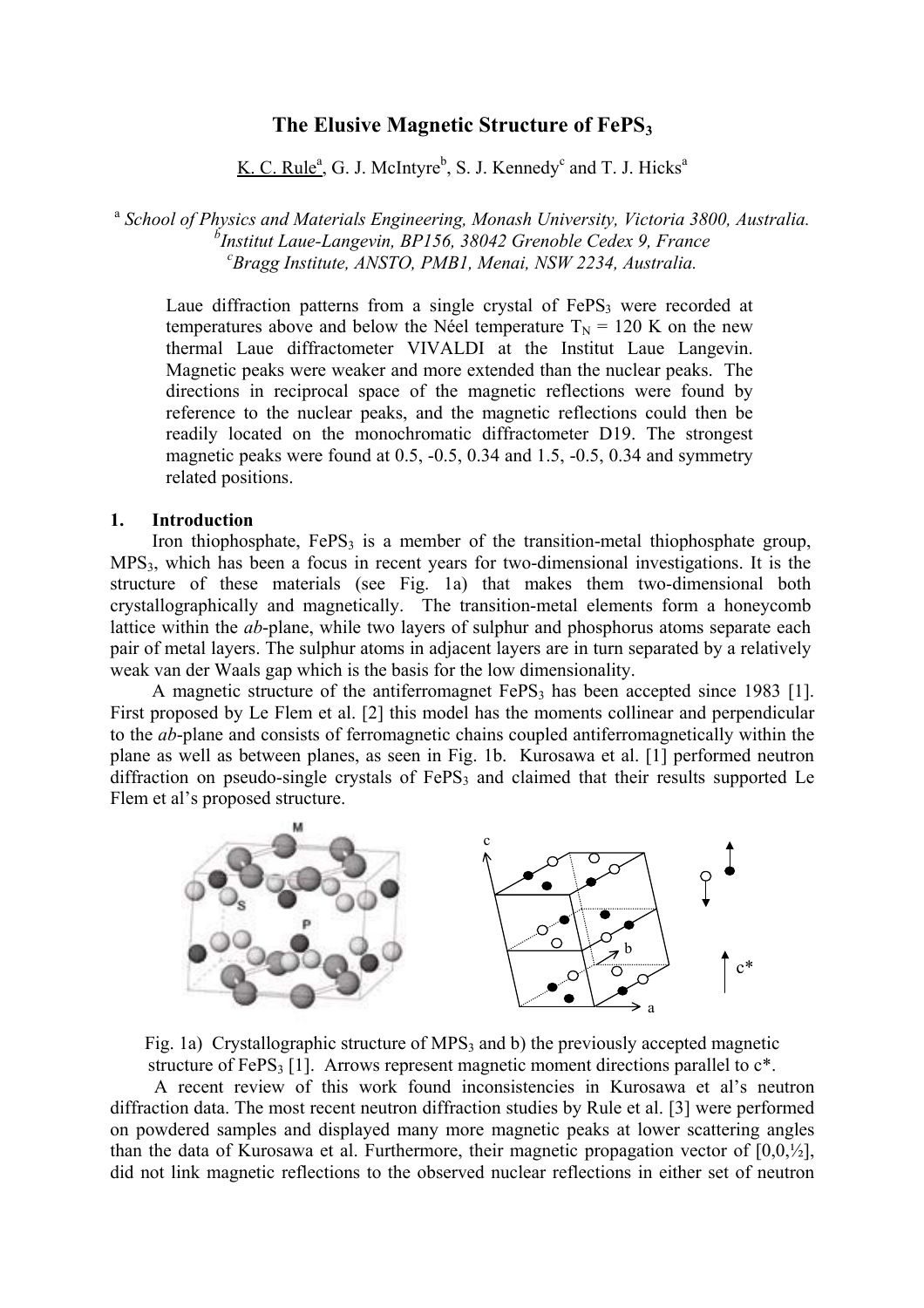diffraction data. The current research investigates the magnetic reflections of  $FePS<sub>3</sub>$  using two different, complementary neutron diffraction techniques. The aim was to find and classify magnetic peaks and determine possible propagation vectors.

### **2. Experimental Method**

Crystals were produced via the vapour deposition method. Stoichiometric quantities of high purity starting materials were sealed in a quartz ampoule and heated for two weeks with a temperature difference of 690°- 630°C. The crystals formed as thin platelets with maximum dimensions of about 10 x 10 x 0.1 mm. A large, well-formed crystal with a nearly hexagonal shape was used for both experiments conducted at the Institut Laue-Langevin.

The sample was mounted on a pin-like sample holder and placed in a He cryostat on VIVALDI (Very Intense Vertical Axis Laue DIffractometer). VIVALDI uses a white beam of neutrons in the wavelength range from  $0.8 - 3.0$  Å. Laue diffraction patterns were collected at a variety of sample positions at both 5K and 140K to obtain a set of diffraction data below and above the Néel temperature of 120K.

The sample, on the same sample holder, was then transferred to D19, a monochromatic four-circle diffractometer. Using the data from VIVALDI, the orientation of the crystal was quickly verified and the sample was then re-cooled to below the ordering temperature. The magnetic peaks were found by scanning along the reciprocal space directions indicated in the Laue diffraction patterns.

### **3. Results**

The Laue diffraction patterns of VIVALDI were recorded on an image-plate detector and analysed using the analysis program, Lauegen [4]. Fig. 2 shows Laue patterns taken at the same sample orientation at the two temperatures. Although much fainter than the nuclear peaks, streaky magnetic reflections can be seen at low scattering angles (especially close to the straight through beam in the centre of the pattern). A monoclinic reciprocal lattice for the space group C2/m was superimposed on the pattern and refined until each nuclear reflection matched a predicted reflection. Two domains were observed in the sample with the second domain rotated 60° from the first. The two domains had a common *c\** direction, perpendicular to the face of the sample.



Fig. 2 Laue diffraction patterns from VIVALDI at 140 K (left) and 5 K (right).

The results from D19 were more quantitative yet complementary to those from VIVALDI. The presence of two crystal domains was confirmed and their orientations accurately determined. It was noted that the magnetic peaks observed on D19 were elongated along *z*. This corresponds to the streaky appearance in both the VIVALDI data and the recent MRPD data [3]. Peak intensities were found to be greatest at 0.5, -0.5, 0.34 and 1.5, -0.5, 0.34. Thus a general selection of peaks was measured at positions  $h + 0.5$ ,  $k \pm 0.5$ ,  $l +$